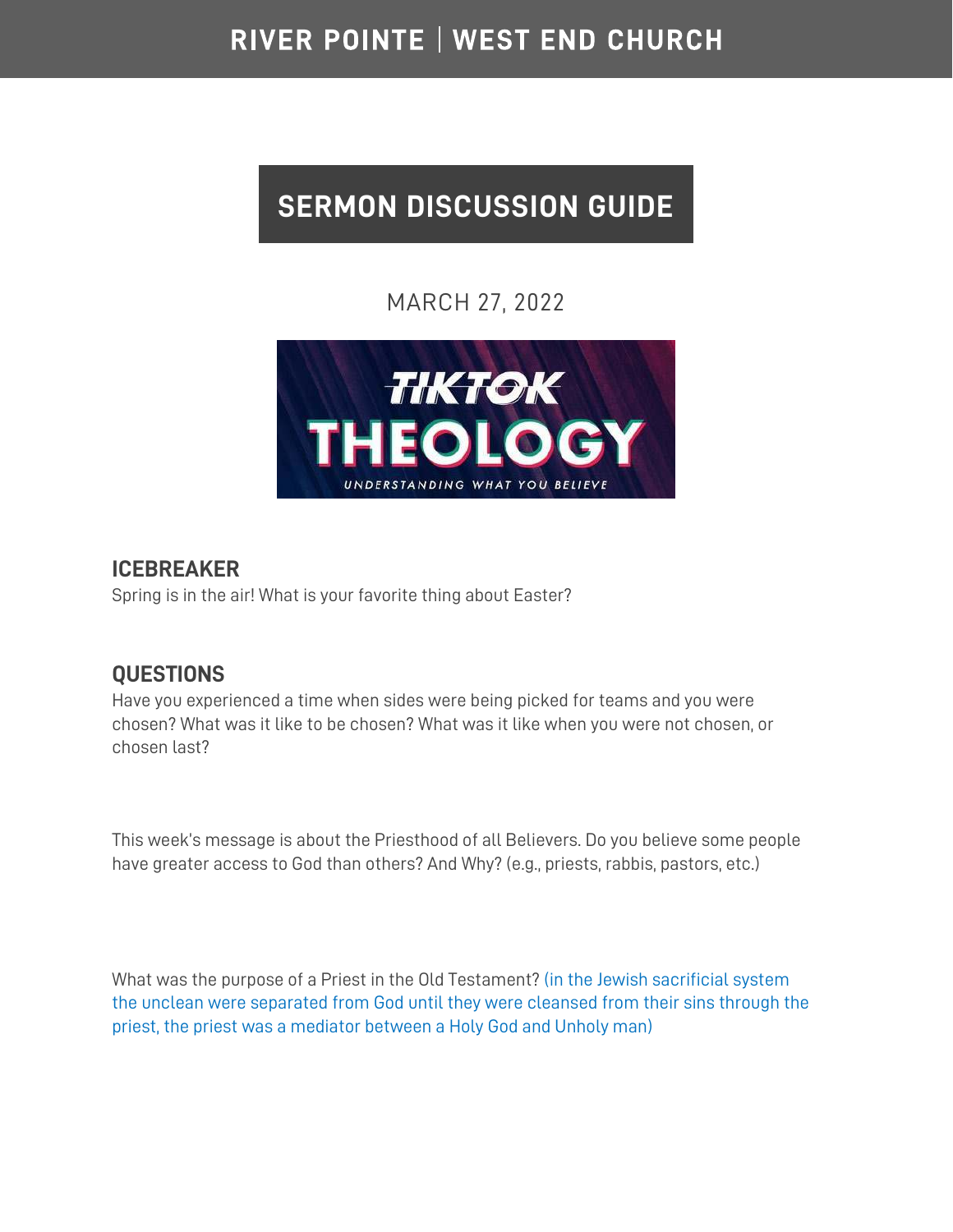#### **READ**

Matthew 27:50-51 and Hebrews 11:11-14

#### **QUESTIONS**

How does Jesus' death on the cross change our access to God? (our access to God is no longer dependent on sacrificial system, No need for a person to stand between us and God, Jesus became the ultimate sacrifice for our sins and ended the separation, Jesus opened the door for our access to God)

What do you find encouraging about these passages?

If we are confident that God always hears us, what keeps us from approaching God?

#### **READ**

Hebrews 10:19-25

#### **QUESTIONS**

Where does our confidence to approach God come from? (in the death, resurrection, and ascension of Jesus) Why is this important to know? (you can approach God anytime, God hears you and your prayers, God is available, you can have a relationship with God)

Patrick says, "Draw near to God and He will draw near to you." What are some ways we can draw near to God?

What are the three "let us" phrases in Hebrews 10:19-25? How do we apply them?

Why should we not give up on gathering together? (to encourage, to love, to support each other, to build others up, to share resources, to worship together, not to look only at our interest but the interests of others)